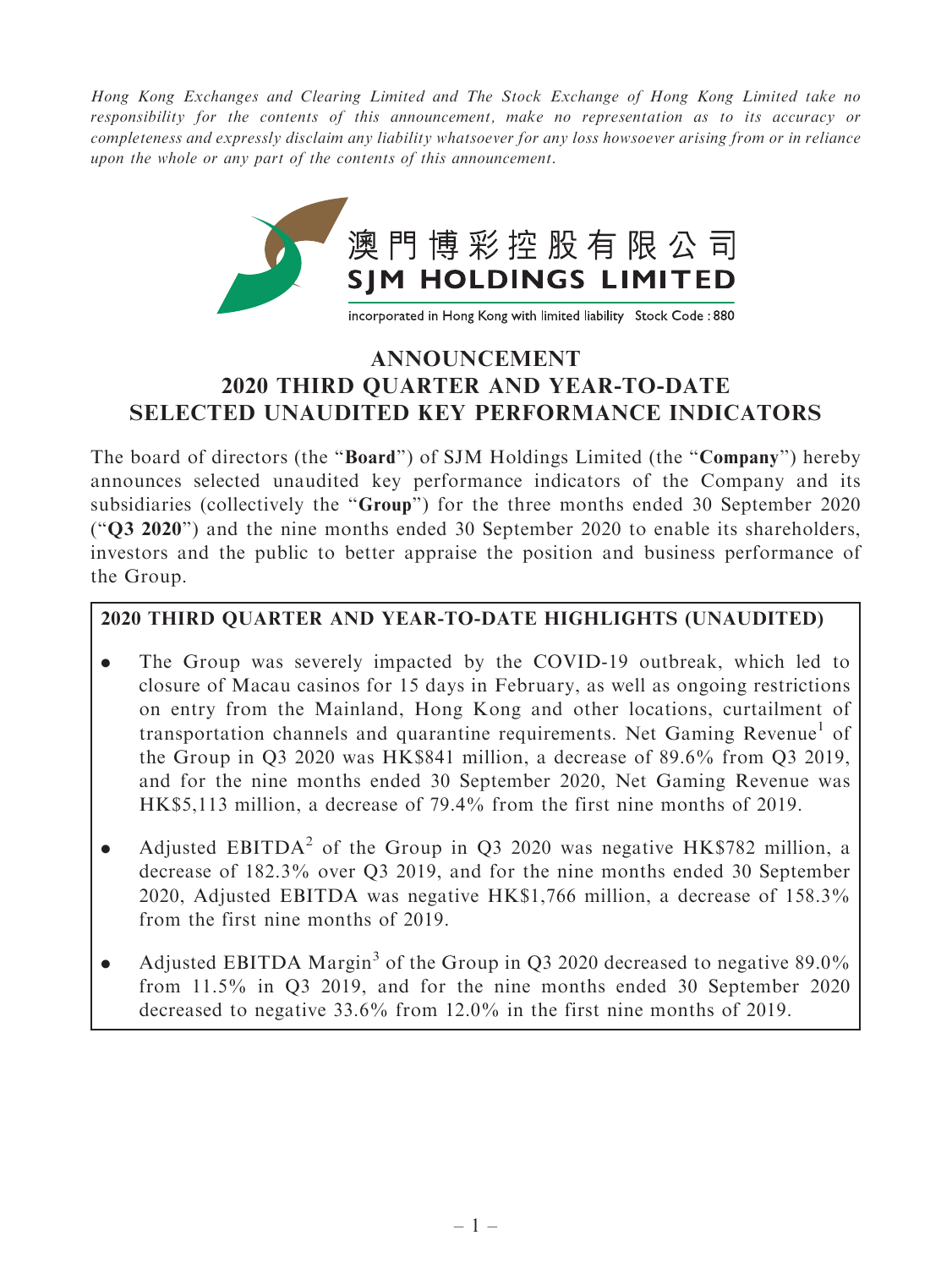## 2020 THIRD QUARTER AND YEAR-TO-DATE HIGHLIGHTS (UNAUDITED) (CONTINUED)

- . Loss attributable to owners of the Company in Q3 2020 was HK\$1,031 million, as compared with a profit of HK\$738 million in Q3 2019, and for the nine months ended 30 September 2020, loss attributable to owners of the Company was HK\$2,444 million, as compared with a profit of HK\$2,417 million in the first nine months of 2019.
- . Gross gaming revenue of Casino Grand Lisboa in Q3 2020 was HK\$176 million, a decrease of 93.7% from Q3 2019, whilst its Adjusted EBITDA was negative HK\$336 million, a decrease of 164.1%. For the nine months ended 30 September 2020, Casino Grand Lisboa's gross gaming revenue was HK\$1,502 million, a decrease of 84.4% from the first nine months of 2019, whilst its Adjusted EBITDA was negative HK\$705 million, a decrease of 141.3%.
- . The Group had HK\$5,935 million of cash, bank balances and pledged bank deposits and HK\$16,783 million of debt as at 30 September 2020. The Group has a revolving credit facility of HK\$10 billion, of which HK\$8.5 billion is undrawn as of 30 September 2020.
- . Construction work on the Grand Lisboa Palace has been completed and the Group is awaiting the assignment by local government authorities of final inspection dates, which are expected in November 2020. The Group anticipates opening the project during the first quarter of 2021.
- <sup>1</sup> Gross gaming revenue less commissions and incentives.
- <sup>2</sup> Earnings after adjustment for non-controlling interests and before accounting for interest income and expense, tax, depreciation and amortisation, donations, loss on disposal of property and equipment, share-based payments, sub-concession fee income and pre-opening expenses.
- <sup>3</sup> Adjusted EBITDA divided by total net revenue (net gaming revenue plus hotel, catering, retail and related services revenue).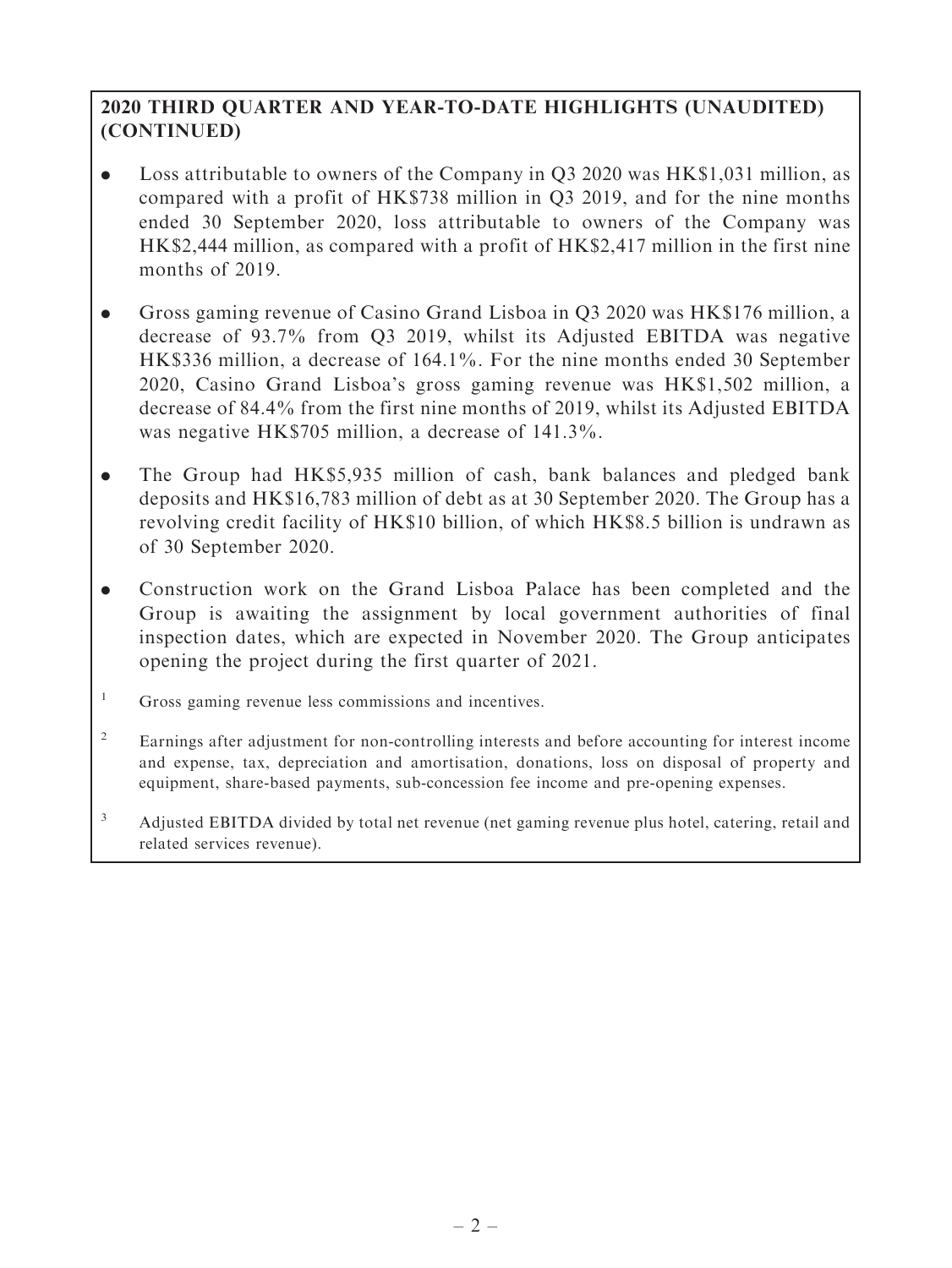|                               | <b>Third Quarter</b>    |          |             | Nine months ended<br><b>30 September</b> |          |                 |
|-------------------------------|-------------------------|----------|-------------|------------------------------------------|----------|-----------------|
|                               | 2019 (Decrease)<br>2020 |          |             | 2020                                     |          | 2019 (Decrease) |
|                               | <b>HKS</b>              | HK\$     |             | <b>HKS</b>                               | HK\$     |                 |
|                               | million                 | million  |             | million                                  | million  |                 |
| <b>Total Net Revenue</b>      | 879                     | 8,240    | $(89.3\%)$  | 5,253                                    | 25,314   | $(79.2\%)$      |
| Net Gaming Revenue            | 841                     | 8,059    | $(89.6\%)$  | 5,113                                    | 24,779   | $(79.4\%)$      |
| (Loss) Profit Attributable to |                         |          |             |                                          |          |                 |
| Owners of the Company         | (1,031)                 | 738      | $(239.7\%)$ | (2, 444)                                 | 2,417    | $(201.1\%)$     |
| Adjusted EBITDA               | (782)                   | 950      | $(182.3\%)$ | (1,766)                                  | 3,029    | $(158.3\%)$     |
| Adjusted EBITDA Margin        | $(89.0\%)$              | $11.5\%$ |             | $(33.6\%)$                               | $12.0\%$ |                 |

Gaming revenue, net of commissions and incentives of HK\$106 million (Q3 2019: HK\$1,434 million), earned by Sociedade de Jogos de Macau, S.A., a subsidiary of the Company, was HK\$841 million in Q3 2020, a decrease of 89.6% from Q3 2019.

During Q3 2020, the Group's VIP gross gaming revenue was HK\$200 million, a decrease of 93.1% from HK\$2,890 million in Q3 2019, mass market gross gaming revenue was HK\$690 million, a decrease of 89.1% from HK\$6,305 million, and slot machine gross gaming revenue was HK\$57 million, a decrease of 80.8% from HK\$298 million.

The Group's total net revenue during Q3 2020 of HK\$879 million included hotel, catering, retail and related services revenue of HK\$38 million (Q3 2019: HK\$181 million).

|                                                             |                      |          |                 | Nine months ended |         |                 |
|-------------------------------------------------------------|----------------------|----------|-----------------|-------------------|---------|-----------------|
|                                                             | <b>Third Quarter</b> |          |                 | 30 September      |         |                 |
|                                                             | 2020                 |          | 2019 (Decrease) | 2020              |         | 2019 (Decrease) |
|                                                             | <b>HKS</b>           | HK\$     |                 | <b>HKS</b>        | HK\$    |                 |
|                                                             | million              | million  |                 | million           | million |                 |
| <b>VIP Gross Gaming Revenue</b><br>Mass Market Gross Gaming | 200                  | 2,890    | $(93.1\%)$      | 1,569             | 10,345  | $(84.8\%)$      |
| Revenue                                                     | 690                  | 6,305    | $(89.1\%)$      | 3,981             | 18,707  | $(78.7\%)$      |
| Slot Machine Gross Gaming                                   |                      |          |                 |                   |         |                 |
| Revenue                                                     | 57                   | 298      | $(80.8\%)$      | 292               | 873     | $(66.6\%)$      |
| Gross Gaming Revenue                                        | 947                  | 9,493    | $(90.0\%)$      | 5,842             | 29,925  | $(80.5\%)$      |
| Commissions and incentives                                  | (106)                | (1, 434) | $(92.6\%)$      | (729)             | (5,146) | $(85.8\%)$      |
| Net Gaming Revenue                                          | 841                  | 8,059    | $(89.6\%)$      | 5,113             | 24,779  | $(79.4\%)$      |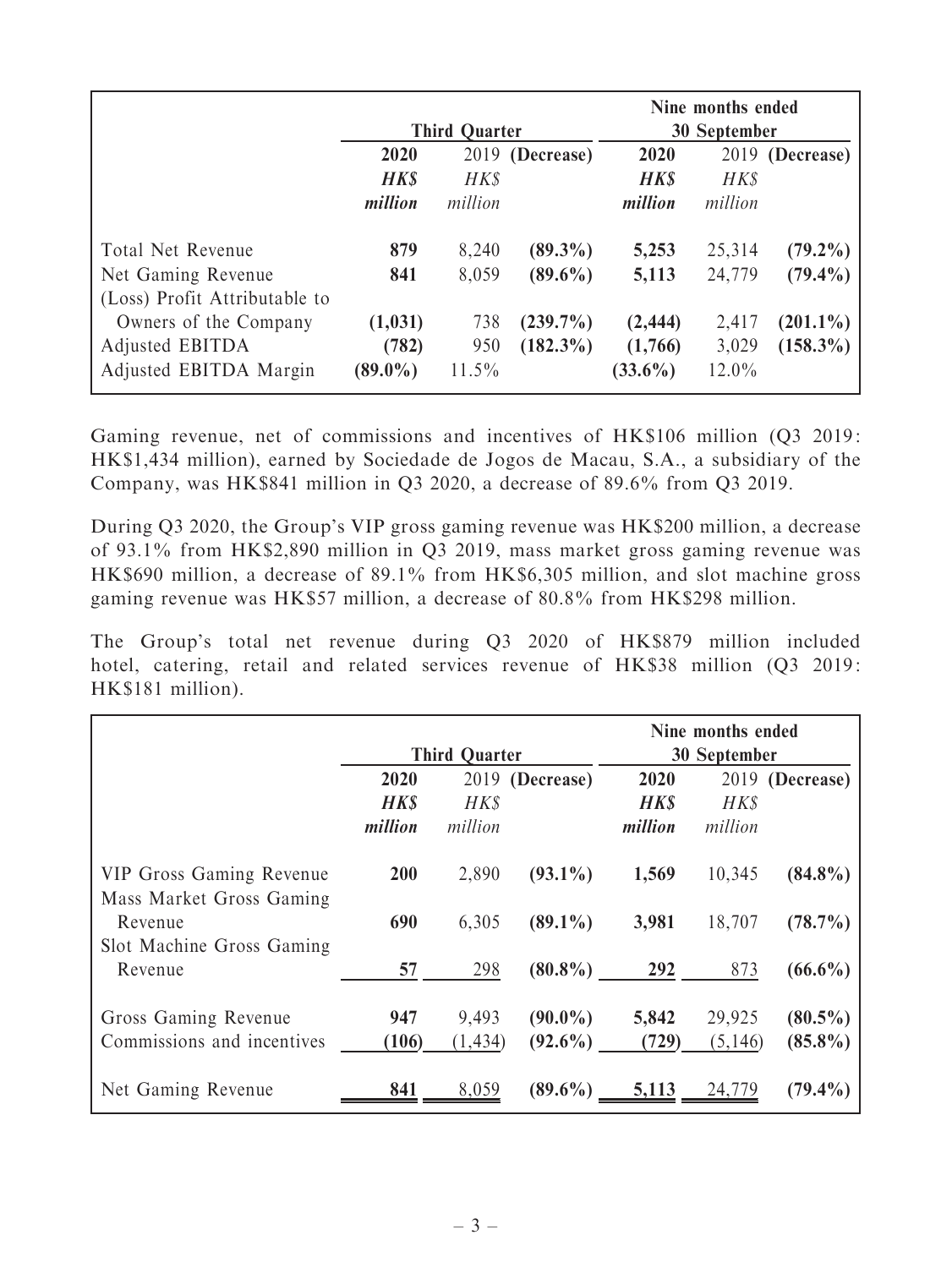During Q3 2020 the Group operated an average of 180 VIP gaming tables (Q3 2019: 286), 832 mass market gaming tables (Q3 2019 : 1,503) and 1,109 slot machines (Q3 2019: 2,563) (average of three month-end counts).

Total VIP chips sales for the Group during Q3 2020 were HK\$4.1 billion (Q3 2019: HK\$93 billion), and the VIP gaming hold percentage (before commissions and discounts) was 4.89% (Q3 2019: 3.10%).

| <b>Key Results for the Group's Casinos</b>                                                                                                                                                         |                                                      |                                                           |                                                     |                                                            |  |  |  |
|----------------------------------------------------------------------------------------------------------------------------------------------------------------------------------------------------|------------------------------------------------------|-----------------------------------------------------------|-----------------------------------------------------|------------------------------------------------------------|--|--|--|
|                                                                                                                                                                                                    | Q3 2020                                              |                                                           | Nine months ended<br>30 September 2020              |                                                            |  |  |  |
|                                                                                                                                                                                                    | Gross<br>Gaming<br>Revenue<br><b>HK\$</b><br>million | <b>Adjusted</b><br><b>EBITDA</b><br><b>HKS</b><br>million | Gross<br>Gaming<br>Revenue<br><b>HKS</b><br>million | <b>Adjusted</b><br><b>EBITDA</b><br><b>HK\$</b><br>million |  |  |  |
| Casino Grand Lisboa                                                                                                                                                                                | 176                                                  | (336)                                                     | 1,502                                               | (705)                                                      |  |  |  |
| Other Self-promoted Casinos <sup>1</sup>                                                                                                                                                           | 187                                                  | (266)                                                     | 1,052                                               | (612)                                                      |  |  |  |
| Satellite Casinos <sup>2</sup>                                                                                                                                                                     | 584                                                  | (63)                                                      | 3,288                                               | (139)                                                      |  |  |  |
| Casino Lisboa, Casino Oceanus at Jai Alai (including the gaming area in the Jai Alai building),<br>Casino Eastern (since April 2020) and Casino Taipa<br>2<br>Fifteen third party-promoted casinos |                                                      |                                                           |                                                     |                                                            |  |  |  |

Unrealised fair value gain in investment in equity securities designated at fair value through other comprehensive income amounting to HK\$16 million in Q3 2020 has been recognised in other comprehensive income and accumulated under investment revaluation reserve.

During Q3 2020, the occupancy rate of Grand Lisboa Hotel was 5.3% and the average room rate was HK\$1,695 per night, as compared with an average occupancy rate of 91.3% and average room rate of HK\$1,516 per night in Q3 2019.

Capital expenditure of the Group during Q3 2020 was HK\$925 million, which was primarily for construction in progress and furniture, fixtures and equipment. As at 30 September 2020, the Group had total cash, bank balances and pledged bank deposits of HK\$5,935 million and total debt of HK\$16,783 million. The Group has a revolving credit facility of HK\$10 billion, of which HK\$8.5 billion is undrawn as of 30 September 2020.